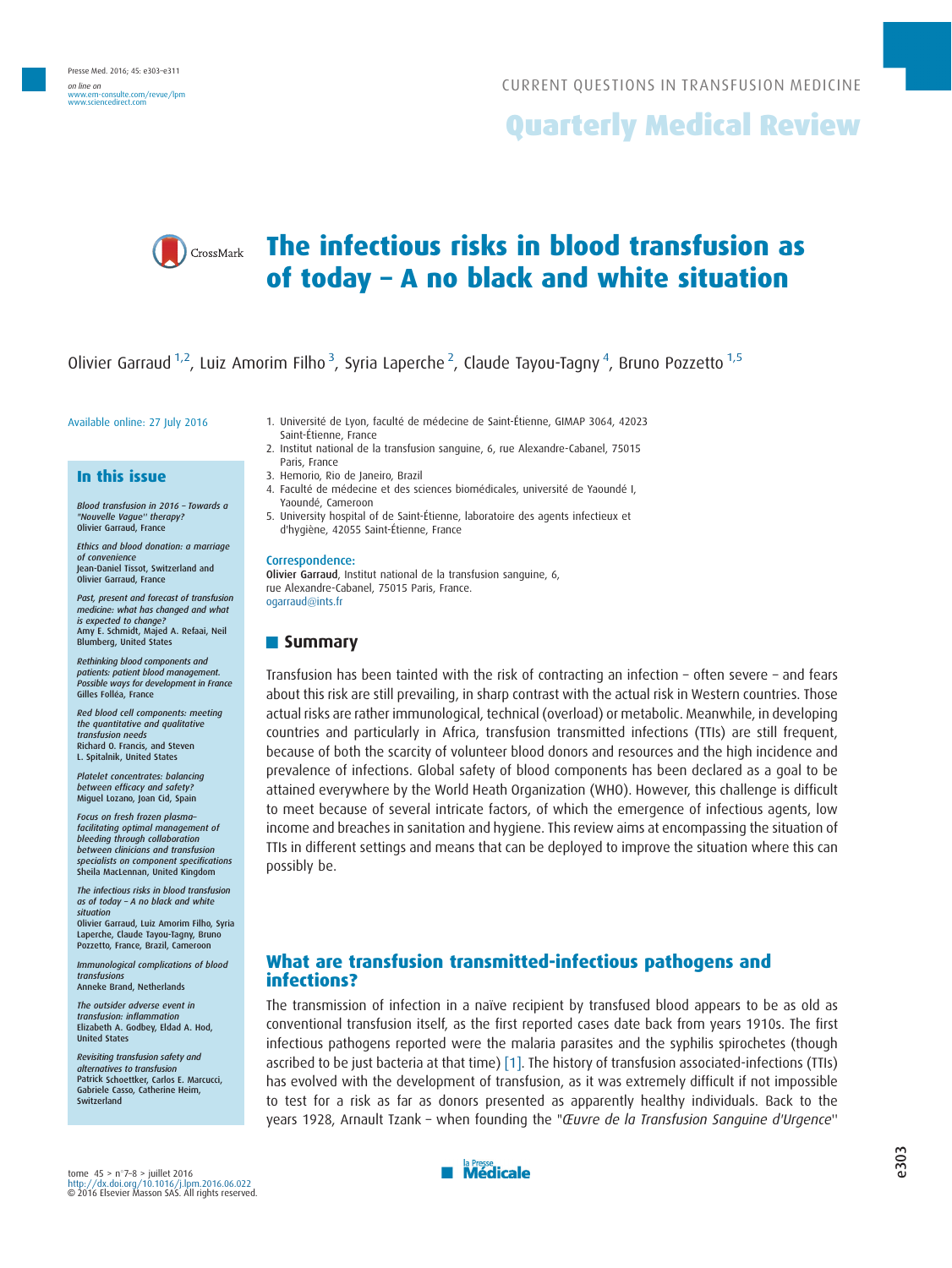in hôpital Saint-Antoine in Paris – made a statement in the Volunteer donor chart that donors on duty had to maintain themselves in good health and follow some hygienic rules [\[2\].](#page-5-0) Many cases of infections in relation with transfusion were thus reported, but transfusion was initially intended only for patients suffering immediate life threatening conditions. Transfusion indications evolved over time, along with blood preservation techniques and industrial plasma fractionation, and the case of TTIs culminated with the large dissemination of the human deficiency virus (HIV) and then the hepatitis C virus (HCV), the so-called black period or the scandal of blood transfusion. HIV infection rarely aborts in exposed individuals unless they present genetic advantage to non-infection or non-progression; otherwise, HIV is considered extremely contagious even with a small inoculum, as far as it is viable [\[3\].](#page-5-0) Since this time, the wording of transfusion-associated disease became common (and still is). We strongly disagree with this wording, not because of puritanism, but because it does not help understanding what the pathophysiology of TTI is [4–[7\].](#page-5-0)

To make a long story short, we propose to summarize conditions of TTI as follows:

- an infectious pathogen must be present in the circulation of a blood donor, presenting healthy enough to be eligible or qualified for donation; further, the blood donor candidate is in general or in principle unaware of his/her infectious carriage;
- this pathogen must be present in cell or plasma circulation at a minimal infectious dose to generate an infection;
- it must resist conditions of blood collection and pre-storage (for example, some bacteria can be eliminated by phagocytosis in the pre-storage prior to the leukoreduction and processing)  $[8]$ ;
- it must resist processing steps, filtration for leukoreduction when available, and temperature change (sustained exposure to  $4^{\circ}$ C in the majority of cases apart from platelets); several infectious pathogens do not resist freezing for plasma when applied, but many others do including HIV, hepatitis B virus (HBV), and HCV;
- it must resist storage until the component is delivered to patient;
- it must resist innate immunity tools displayed in the recipient's blood (plasma molecules such as antibodies and polyreactive immunoglobulins, complement factors), and resist phagocytosis and or targeting by natural and other killer cells such as  $\gamma$  $\delta$  T lymphocytes); it must also resist neutralizing antibodies (Abs) when some have been raised against major epitopes after previous immunization;
- it must be viable and able to multiply, and not present as a dead end microbe (it is thought, as an example, that certain parasites such as microfilaria lose some parameters multiplying capacity when it is not transmitted by an arthropod) [\[9\]](#page-6-0). Thus, when viable and able to multiply, the microbe must find

a port of entry in a target cell (a receptor or a ligand), and must not be opposed, so doing, by elements of immunity in the host;

 the infected patient must also receive no anti-infectious drugs that can hamper the microbe development and expression of its pathogenicity. This may be valuable for bacteria; it is less suitable for viruses and parasites.

In aggregate, TTI is achieved after a tedious process (from the microbes' side) and this may limit the number of observed cases. However, several microbes have all the above-mentioned properties, which in the case of having the capacity to impair all steps of the innate immunity [\[10\].](#page-6-0) Some microbes, including malaria parasites, trespass the natural defenses because they are injected massively where the natural infection allows gradual defenses [\[11\].](#page-6-0)

#### How important TTIs are compared to other transfusion associated risks?

Clearly, when focusing in most European and North American countries, the infectious risks of transfusions are largely inferior to the most commonly observed other two major risks, namely overload and immunological hazards, which predominate even over the most feared residual risk that is the bacterial infection [\[12](#page-6-0)–14]. When addressing the situation in developing countries, infection can even threaten the making of an inventory and it may affect several blood donations: up to 20% of blood donations are discarded in many African blood banks [\[15](#page-6-0)–17].

Even in developed countries benefiting from highly secured blood transfusion services, the infectious risks are unequal, as the infectious pathogens themselves may be different. One may consider two situations: first, TTIs that can be ascribed to as classical, or conventional, such as HIV, HBV, HCV and HTLV. These TTIs have been consistently decreased by use of batteries of safety measures, satisfactorily applied over the past 2 decades; for example, in France, HCV is considered to be present and not detected in one per 33 million donations, and HIV in one per 3.45 million donations [\[18,19\].](#page-6-0) It may be made clear that such numbers refer to a theoretical risk but not to declared infections, because quite many transfused recipients do not survive their causal disease and develop this double penalty infection. Second, TTIs can result from occasional epidemic outbreaks, as exemplified when the West Nile virus (WNV) spread and then vanished in the USA [\[20\],](#page-6-0) while some other TTIs evolve from an epidemic to an endemic-epidemic state such as dengue virus (DENV) in the Caribbean and South American countries [\[21,22\].](#page-6-0) The TTI risk depends on the attack score of the infection and on the capacity of the targeted population to develop protective antibodies, as observed after Chikungunya virus (CHIKV) outbreaks [\[23\]](#page-6-0). Some TT-infectious pathogens tend to set up in novel areas because conditions become favorable (WNV, DENV, CHIKV, Zika virus. . .) or following migrating populations (malaria and Chagas parasite infections) [\[24](#page-6-0)–26].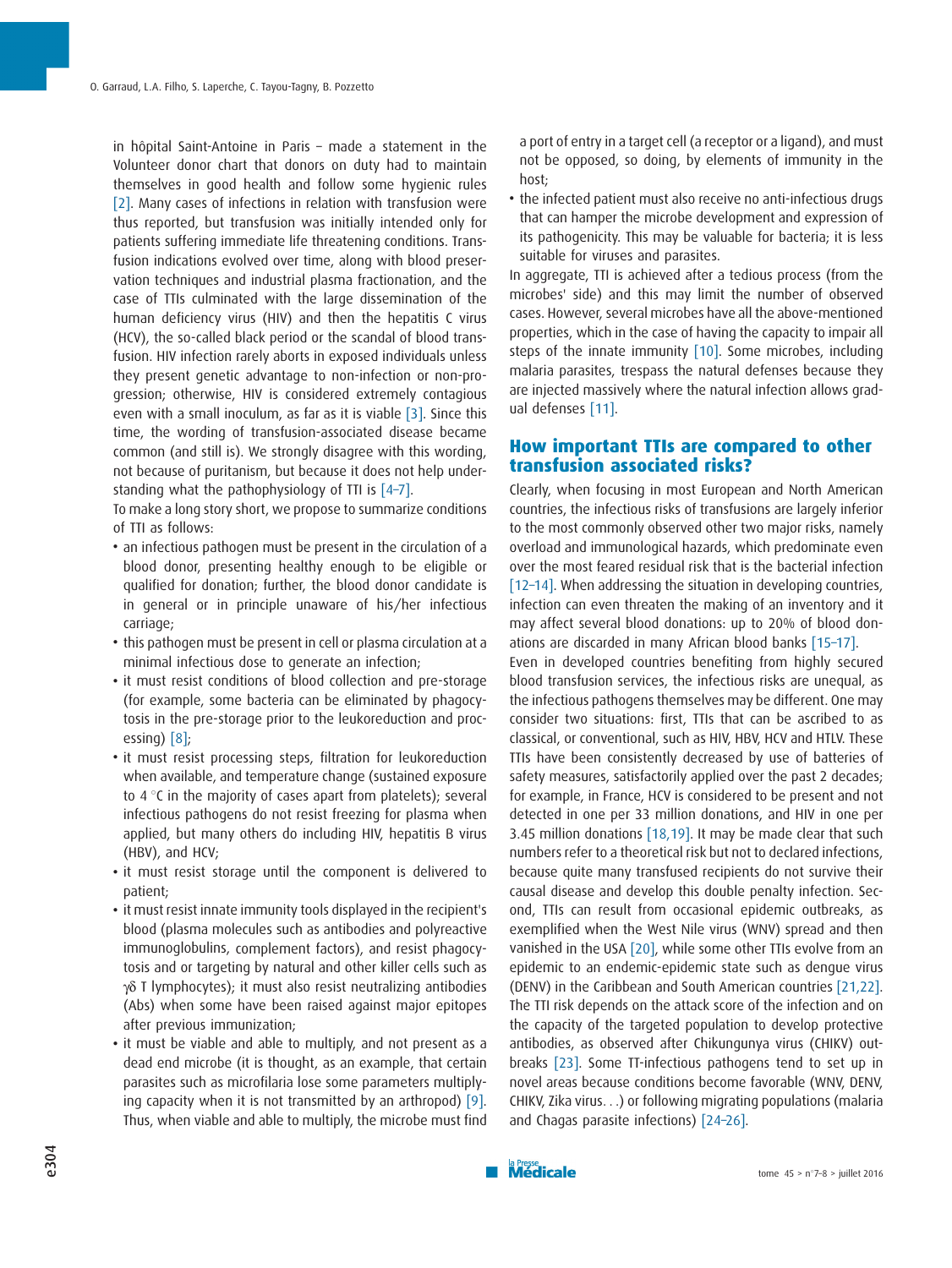| <b>Predonation</b>            | Securement of the inventory (prevents the decrease of vigilance when inventory has to be replenished in emergency)<br>Ethics (widely considered as a guarantee against infectious risks) |  |  |
|-------------------------------|------------------------------------------------------------------------------------------------------------------------------------------------------------------------------------------|--|--|
|                               |                                                                                                                                                                                          |  |  |
|                               | Education to self-deferral                                                                                                                                                               |  |  |
| <b>Donation</b>               | Medical selection                                                                                                                                                                        |  |  |
|                               | Epidemiological surveillance (update the geographic risks)                                                                                                                               |  |  |
| <b>Collection</b>             | Hygiene and asepsis; clean venopuncture                                                                                                                                                  |  |  |
|                               | Derivation of the first 30 mL of drawn blood into a separate bag                                                                                                                         |  |  |
| <b>Testing</b>                | Conventional testing for the most frequent infectious agents (antigens and antibodies)                                                                                                   |  |  |
|                               | NAT: detects genetic materiel of certain viruses                                                                                                                                         |  |  |
|                               | Epidemiological surveillance of newly acknowledged infectious risks                                                                                                                      |  |  |
| <b>Processing</b>             | Prestorage: often considered to allow best phagocytosis of bacteria                                                                                                                      |  |  |
|                               | Leukoreduction: widely admitted to reduce considerably the risk of transmitting viruses, but also bacteria                                                                               |  |  |
|                               | Pathogen reduction (inactivation) technologies: widely admitted to reduce considerably or even eradicate most viruses,<br>bacteria and parasites                                         |  |  |
| <b>Storage</b>                | Temperature control (limits the infectious pathogen growth in most microbe species)                                                                                                      |  |  |
|                               | Quarantine: allows for delayed testing or re-testing                                                                                                                                     |  |  |
|                               | Observation: the swirling test yet allows to discard bacterium contaminated platelet components                                                                                          |  |  |
| <b>Distribution, delivery</b> | Bacterial testing of platelet components                                                                                                                                                 |  |  |
|                               | Hygiene at all steps of blood component handling, with special mention to thawing steps of frozen plasma                                                                                 |  |  |
| <b>Bedside</b>                | Control of temperature and time to transfuse                                                                                                                                             |  |  |
|                               | Enforced patient observation                                                                                                                                                             |  |  |
| General                       | Education of personnel (all steps)                                                                                                                                                       |  |  |

TABLE I

It must be noticed, however, that measures taken for to reducing or limiting some infectious risks can be consistently applied. Four sets of measures can be considered: first, means which are considered meeting generalized quality and safety requirements such as recommended e.g. by the Council of Europe, including donor education and the clinical selection of blood donation candidates [\[27\]](#page-6-0), and are considered as an attainable target for developing countries [\[28\];](#page-6-0) second, screening donations for classic TT pathogens, such as HIV, HBV, HCV, HTLV, and syphilis by classical serologic techniques [\[29\]](#page-6-0); third, specific measures which are widely applied in high income-countries, despite a cost-benefice balance commonly regarded as inefficient: this is the case of Nucleic acid testing (NAT) [\[30\];](#page-6-0) and lastly, measures that do not apply to the testing but to the component, i.e. Pathogen reduction technologies (PRTs) [\[31\].](#page-6-0)

PRTs have been applied for more than three decades with doubtless benefit for plasma derived-drugs. Later on, the

Solvent-detergent (SD) technology has been successfully applied to therapeutic plasma – especially in pools(though individual SDplasma has been made recently available), for quite a long time with general satisfaction [\[32\].](#page-6-0) More recently - but near a decade ago – either dyes or nucleic acid targeting technologies, complemented by light exposure, have been made available to secure therapeutic plasma and platelet components, with variable success depending on the targeted pathogens, but leading in general to a substantial level of infectious safety  $[33]$ . The limit of the latter process is the as-yet unavailability for red blood cell components. Table I reports on the different safety means that target the infectious risks. Numerous reports have been made available concerning safety and efficacy of PRT-treated blood components (BCs) [\[32,34](#page-6-0)–36]. Basically, while PRTs – actually on exceptional occasions – associate with process inducedpathology (i.e. allergy), there is some consensus that they primarily reduced occurrences of major risks, as reported by focused reports of hemovigilance [37–[41\]](#page-6-0).

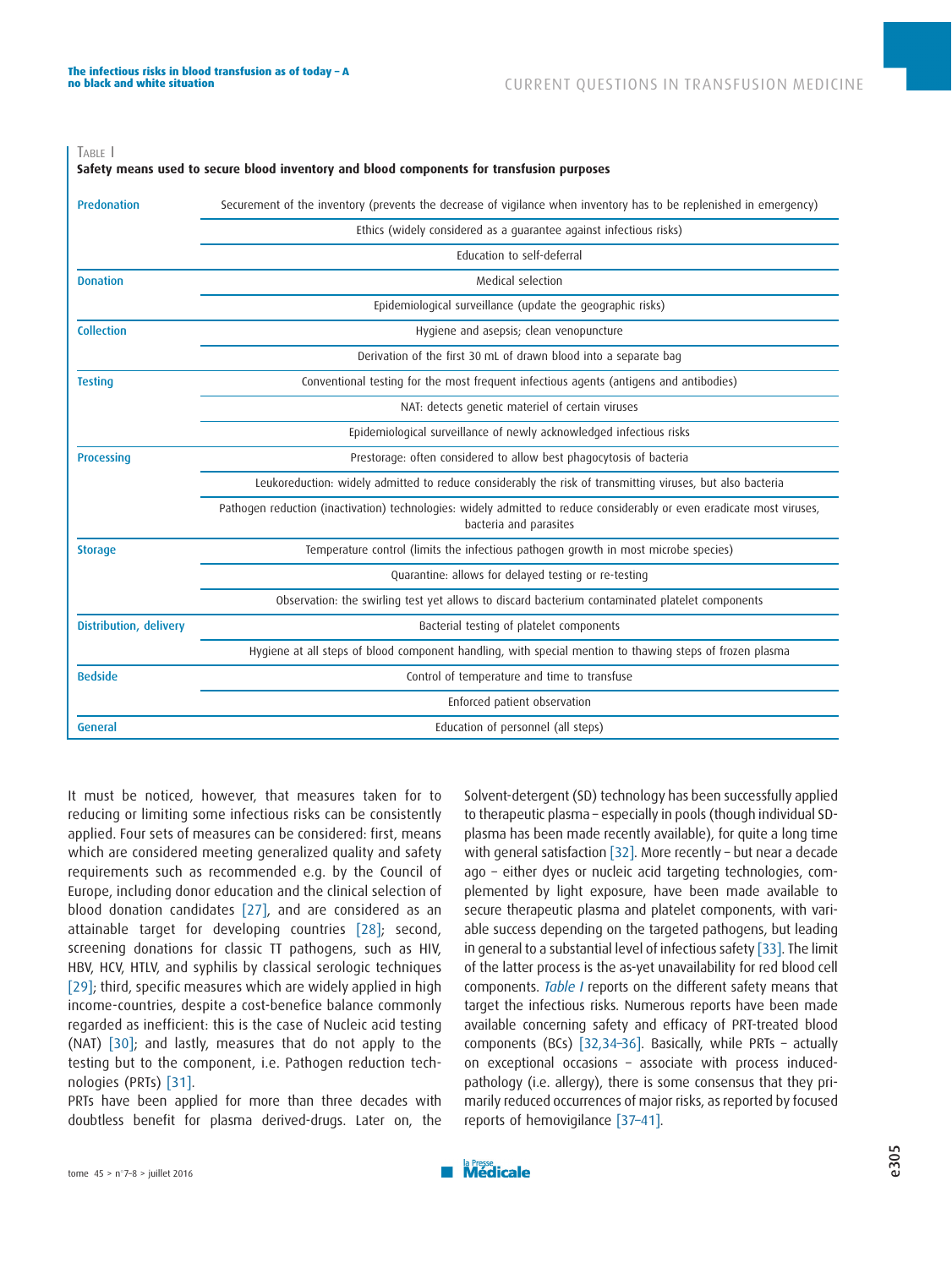| the contract of the contract of the |  |
|-------------------------------------|--|
|                                     |  |

Comparison of the most commonly acknowledged transfusion transmitted agents in three countries: France, Brazil, and Cameroon

| Infectious agent    | <b>France</b> [103]   | Brazil [104-106]                                  | Cameroon                                              |
|---------------------|-----------------------|---------------------------------------------------|-------------------------------------------------------|
|                     | <b>Residual risk</b>  | <b>Residual risk</b>                              | Prevalence in blood donations                         |
| <b>HIV</b>          |                       | $11 \times 10^{-6}$                               | $1.6 \times 10^{-2}$                                  |
| <b>HIV with NAT</b> | $0.33 \times 10^{-6}$ | $4.2 \times 10^{-6}$                              | $\overline{\phantom{0}}$                              |
| <b>HCV</b>          |                       | $5 \times 10^{-6}$                                | $1.8 \times 10^{-2}$                                  |
| <b>HCV with NAT</b> | $0.03 \times 10^{-6}$ | $0.6 \times 10^{-6}$                              | $\overline{\phantom{0}}$                              |
| <b>HBV</b>          |                       | <b>NA</b><br>(prevalence: $2.89 \times 10^{-3}$ ) | <b>NA</b><br>(incidence: $10.6 \times 10^{-2}$ )      |
| <b>HBV with NAT</b> | $0.16 \times 10^{-6}$ |                                                   |                                                       |
| <b>HTLV</b>         | $0.11\times10^{-6}$   | $5 \times 10^{-6}$                                | <b>NA</b><br>(incidence: $1.2 \times 10^{-2}$ )       |
| Plasmodium spp.     | Exceptional           | Incidental                                        | <b>NA</b><br>(incidence: $6.5 \times 10^{-2}$ ) [107] |

HIV: human immunodeficiency virus; HBV: hepatitis B virus; HCV: hepatitis C virus; HTLV: human T leukemia virus; NA: not available.

In contrast, some countries or systems cannot yet reach the expected infectious safety to below one clinically relevant TTIcase in at least one million delivered BCs. This risk is however balanced with the one of weakening the inventory, if for example, exceedingly stringent policy of donor selection reduces the blood component availability to below the level of safety (to be determined site by site, according to the medical, surgical, and obstetrical activity) [\[42\].](#page-6-0) Countries that have undertaken for years to secure the infectious risks – which are also in general selfsufficient to meet the demand – tend to consider more insistently the non-infectious risks, and propose actions to limit overload, metabolic risks, immunological hazards and the supply chain associated risks [\[43\].](#page-6-0) Indeed, in high income-countries, reports of hemovigilance mainly focus on immunological hazards [\[44\]](#page-6-0); however, because sets of safety measures have been applied differentially and because the components are not strictly the same in terms of manufacturing, those immunological hazard reports strikingly differ: FDA (in the USA) still reports elevated incidence of Transfusion related acute lung injury (TRALI) [\[45\]](#page-6-0), while this risk - which was some time ago considered major - has now become very rare in many European countries. In contrast, allergy, Febrile non hemolytic transfusion reactions (FNHTRs), and inflammatory hazards at large, now predominate in Europe, as reported by SHOT in the United Kingdom (UK) [\[46\],](#page-6-0) Swissmedic in Switzerland [\[38\],](#page-6-0) and ANSM in France [\[39\]](#page-6-0).

#### What are actual (residual) TTI risks in distinct settings?

Again, information that can be made available depends on how the surveillance of the transfusion process has been planned in a defined health system within a country.

In certain areas including European and North American countries, information is being made available, and revised annually. Table II makes an attempt to collect the last available information disseminated by such countries. In Western/Northern European countries, the viral infectious occurrence risk – if one considers the major 4 TTI-viruses – is estimated at about one in 1.59 million transfused blood components. In developing countries and particularly in inter-tropical Africa, HIV, HCV and HBV infection range from 0.5 to 15% of donations (the HBV carriage is particularly high) [\[17,47](#page-6-0)–59].

Some developing countries make efforts to follow – as an indicator – the number of cases of serious infection hazards having occurred in patients, with the limit that it is sometime difficult to decipher between a pre-carriage in the recipient and a carriage in the donor (or both). Besides, other countries experience difficulties either in collecting or disseminating information, which makes difficult the appreciation of, on the one hand the actual risk, and on the other hand, the efforts to reduce those risks. The objective of the WHO program on Blood transfusion safety (BTS) is to ensure provision of universal access to safe, quality and efficacious blood and blood products for transfusion, their safe and appropriate use, and also ensuring blood donor and patient safety [\[60,61\]](#page-7-0). WHO/BTS has defined its strategic direction on hemovigilance as the settlement of strengthening systems for assessment, surveillance, vigilance and alert, monitoring and evaluation [\[62\]](#page-7-0), with particular emphasis to the African situation. In addition to those canonical TTI risks, one notes also the carriage of plasmodial infections (from 0.1 to 2–3%, depending on the location and the rainy vs dry season) [\[63\].](#page-7-0) TTI linked to Plasmodium parasite is particularly severe as it superimposes risks in fragile populations such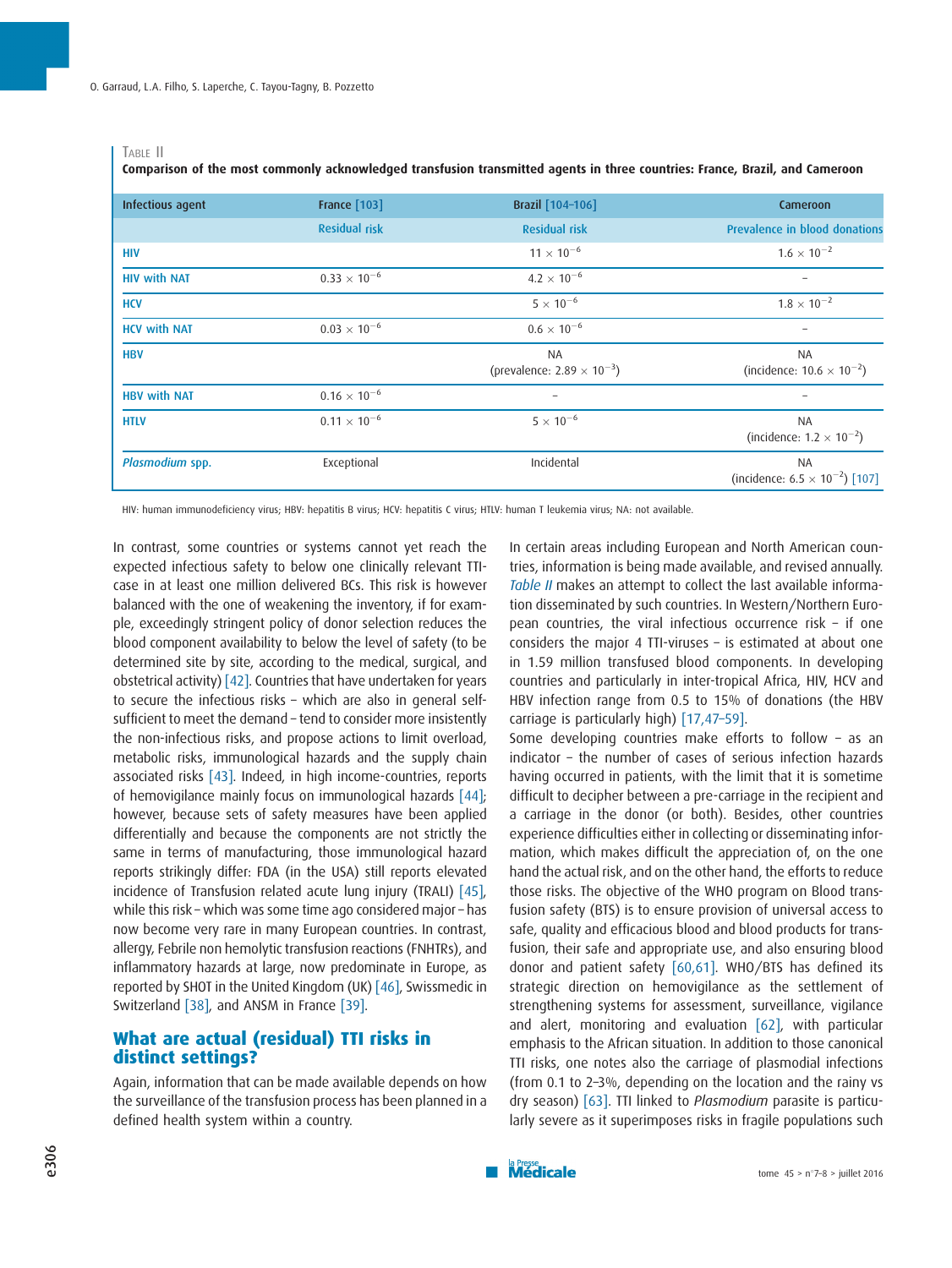as pregnant women, delivering mothers, newborns and children under the age of 5: in children, *Plasmodium* infection can lead to severe malaria rendering transfusion necessary, which may even create a vicious loop [\[64\].](#page-7-0) Programs aimed at assisting the most at-risk blood establishments regarding infectious safety have been proposed, such as evaluation of PRT applied to whole blood [65-[67\]](#page-7-0). To the best of our knowledge, two such technologies are presently upon investigation in Africa or in preclinical phases, the S-303 technology developed by Cerus, Concord, CA, and the technology developed by TerumoBCT Denver, CO, (Riboflavin (Mirasol™), both raising serious hopes from the exposed populations and transfusion communities.

## What about emergence of novel infectious risks?

Emergence and related concepts have been described and discussed in several recent reviews contributed by some of this paper's authors, to which readers are kindly referred [\[21,68,69\].](#page-6-0) Emergence and/re-emergence of infectious risks is under scrutiny by various agencies worldwide, and alerts are made on regular bases. It is striking that infectious pathogens can travel incredibly fast, principally along with airlines commutations. It now takes no more than 24–36 h for an individual to fly all across the globe, and this period is often below the threshold for clinical symptom appearance, rendering measures such as quarantine vain. To what extent such emergent infections threaten blood collection and inventory supply, or transfusion – if the infectious individual has given blood and if the donation has been transformed into one or more therapeutic components delivered within a day or two (the case for platelet components and possibly for liquid plasma) – is questionable. Lessons from the recent past taught that this may well happen: TTI-cases were reported following WNV and DENV recent outbreaks (CHIKV-TT remains not reported), imposing restrictions to blood component use [70–[72\].](#page-7-0) As soon as it could be made available, additional specific testing (still possible for red blood cell components and therapeutic plasma but barely affordable for platelet components if not subjected to PRT) is recommended. Alerts have been made year after year following the last discovered viruses, notably SarsCoV, influenza pandemic viruses (H1N1, H5N5. . .) and Zika virus.

Emergence/re-emergence however does not apply only to acute viral infections but also to bacteria (an issue that does not seem to affect transfusion at the moment) and to parasites, as well as to long-time silent viruses leading occasionally to chronic infection and severe pathology.

Regarding parasites, some authors consider that Trypanosoma cruzi – the agent causing Chagas disease – re-emerges as it reaches novel areas and especially urban ones, where populations are concentrated, of whom blood donor candidates. In countries like Brazil, where arthropod transmission of T. cruzi was declining year after year, outbreaks of oral transmitted (by sugar cane or acai juice) acute Chagas disease have been recently described [\[73,74\].](#page-7-0) T. cruzi-TI is not uncommon but it cannot be ascribed to as frequent, and it seems that PCs are more exposed than other blood components, which may help to address safety measures more appropriately [\[75\]](#page-7-0). Malaria infection emerges as well because the parasite and the mosquito territories re-expands to areas that used to be infected but were cleared of this risk, especially in Southern Europe [\[76\]](#page-7-0). All blood components are concerned, with the likely exception of therapeutic plasma if frozen. Babesia spp infection is presently a serious threat for RBCs in Northwest America, causing dozens of lethal cases every year [\[77\]](#page-7-0); for as-yet not fully understood reasons – apart from exceptional occasions – this parasite is not well transmitted in Eastern Europe where occurrences should be predicted and Europe yet reports no case of Babesia spp-TI.

Emergence is predictable and can be modeled but there are obvious limits. The health community sometimes overreacted, as was the case for the XMRV that – some time ago – was presented as a novel and serious danger for transfusion recipients; no case has been documented since [\[78\]](#page-7-0). On the contrary, one can agree that the recent Ebola outbreak in Western/Central Africa has been underscored by agencies and by the majority of medical and scientific community: it has not threaten the blood inventory in high income-countries, despite some exceedingly alarming papers were released by the non-specialized media, but it has seriously impaired the already fragile transfusion systems in affected countries [\[79\]](#page-7-0). Of important note, these epidemics allowed the raise of novel transfusion strategies to relieve affected populations, such as potentially PRT-secured convalescent plasma therapy [\[80,81\].](#page-7-0)

What about the case of the variant of the Creutzfeldt-Jakob disease (vCJD)? There again, some recent reviews make the case. If vCJD was considered as an emergent infectious disease and even a potential threat, the epidemics now vanishes in the most affected country – the UK– and has apparently disappeared in the second most affected country – France –. Documented vCJD TTI cases were limited to 4 cases, all in the UK, despite highly exhaustive surveillance [\[82,83\].](#page-7-0)

Is there thus any reason to tune down the alert level regarding emerging pathogens in transfusion medicine? Certainly not, as erratic behavior of humans still poses unpredictable risks: feral animal food consumption, unusual petting (snakes and lizards, monkeys, exotic birds and other feral animals), non-conventional travel and trekking, criminal attitudes such as feeding remnants with dead animal body broth, expose to the risk of an unexpected adaptation of an emergent pathogen to a new host with possible dramatic consequences. Some newly adapted germs may become pathogens and be transmissible by blood  $[84]$ .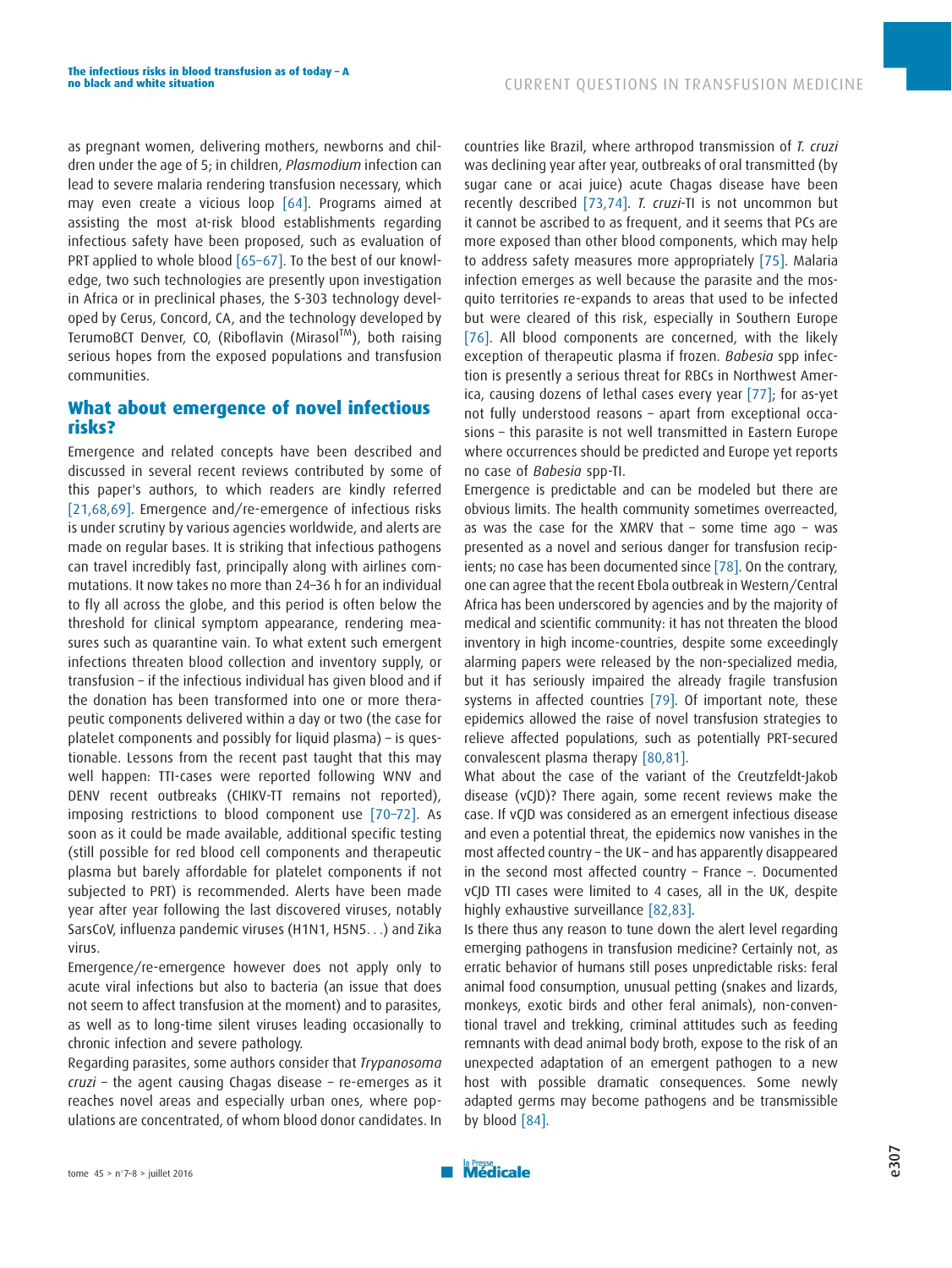### <span id="page-5-0"></span>What about hepatitis E-transfusion transmission and associated morbidity?

HEV infection is very common worldwide as demonstrated by anti-HEV IgG seroprevalence, as described in particular in blood donors from developed countries in whom IgG seroprevalence ranged between 4.7% and 32.6% [85–[93\].](#page-7-0) There are four HEV genotypes; types 1 and 2 are water-borne transmitted infections, in general confined to developing countries. Types 3 and 4, now called zoonotic HEV, are mainly transmitted by meat consumption of raw pork and other mammals. Those 3 and 4 genotypes are the ones involved in HEV TT [94–[97\].](#page-8-0)

Autochthonous HEV infection is usually an acute self-limiting disease resolving within 1 to 2 months but it can evolve to chronic infection in approximately 60% immunosuppressed patients. Several transmissions by blood transfusion have been reported worldwide including with plasma treated with pathogen inactivation process. However, none of them were related to plasma-derived products. Blood transmission events are in line with the high prevalence of HEV-RNA reported in blood donors in Europe ranging between 0.7 and 4.2 per 10,000 donations [\[98,99\]](#page-8-0) – and a recent Dutch study reports 13 in 10,000 – [\[100\],](#page-8-0) together with the high resistance of the agent to inactivating processes [\[101,102\].](#page-8-0) This high prevalence of viremic donations and the high proportion of blood recipients being immunocompromised and repeatedly transfused prompted some practitioners to advocate the systematic screening of blood donations for HEV-RNA in countries where hepatitis E is endemic. There are still no European recommendations regarding HEV-RNA testing in labile blood components. However, some initiatives have been taken in some developed countries (UK, France) to dispose of HEV-RNA free products that would be reserved to at-risk recipients.

#### Conclusions and perspectives

In high income-countries, TTIs are not any longer threatening transfusion as they used to be. Indeed, the major concern has been displaced from the recipients to the donors with two new questions. First, what to do when donors are found to be the

carriers of an infectious pathogen (tested for to qualify the blood component)? Second, will the inventory be threatened in case of an epidemic outbreak? Otherwise, the infectious concerns of transfusion have been replaced by, on the one hand, good practice issues, that can be fixed by education programs, and on the other hand, by immunological hazards that are still largely unpredictable though progress is being consistently made. In developing countries, TTIs are part of the still difficulty: the infectious pathogen carriage is exceedingly high and their screening is still conducted in blood services with limited quality system. Taken this into consideration, safe donations are far from meeting the demand; stricter action to adjourn infected donor candidates will have for immediate consequence blood shortage and to expose the health community to accept that people dies for not being transfused. In the meantime, it is barely acceptable to expose recipients to the double penalty of their causal disease and a TTI leading further to another severe condition. It thus appears urgent to help such countries to design suitable solutions for enough safe and available blood based on cost affordable methods that are appropriate for low income countries. Many countries are intermediate: unfortunately, little information is in general available from them (contrary to the case of African countries that better report their situation) though it would be extremely valuable to know better about their efforts and progress, and how they can share experience. Last, there is still strong hope with universal PRTs for whole blood or for red blood cell concentrates, and we would like to urge decision makers for providing more sustained help in this matter.

Acknowledgements: authors wish to thank colleagues having shared data on the infectious risks in transfusion medicine, and particularly Dr Ester Sabino (Brazil), and Dr Josiane Pillonel (InVS, France) and Dr Rachid Djoudi (EFS, France).

Disclosure of interest: the authors declare that they have no competing interest.

#### References

- [1] Alter HJ, Klein HG. The [hazards](http://refhub.elsevier.com/S0755-4982(16)30171-3/sbref0005) of blood transfusion in historical [perspective.](http://refhub.elsevier.com/S0755-4982(16)30171-3/sbref0005) Blood [2008;112:2617](http://refhub.elsevier.com/S0755-4982(16)30171-3/sbref0005)–26.
- [2] Lefrère JJ, Berche P. [Arnault](http://refhub.elsevier.com/S0755-4982(16)30171-3/sbref0010) Tzanck (1886– 1954), [founder](http://refhub.elsevier.com/S0755-4982(16)30171-3/sbref0010) of the first blood centre worldwide. J Med Biogr [2013;21:211](http://refhub.elsevier.com/S0755-4982(16)30171-3/sbref0010)–9.
- [3] Kleinman SH, Lelie N, Busch MP. [Infectivity](http://refhub.elsevier.com/S0755-4982(16)30171-3/sbref0015) of human [immunodeficiency](http://refhub.elsevier.com/S0755-4982(16)30171-3/sbref0015) virus-1, hepatitis C virus, and [hepatitis](http://refhub.elsevier.com/S0755-4982(16)30171-3/sbref0015) B virus and risk of

[transmission](http://refhub.elsevier.com/S0755-4982(16)30171-3/sbref0015) by transfusion. Transfusion [2009;49:2454](http://refhub.elsevier.com/S0755-4982(16)30171-3/sbref0015)–89.

- [4] Garraud O. [Transfusion-transmitted](http://refhub.elsevier.com/S0755-4982(16)30171-3/sbref0020) parasitic diseases or [transfusion-transmitted](http://refhub.elsevier.com/S0755-4982(16)30171-3/sbref0020) parasites? Not just a matter of [semantics.](http://refhub.elsevier.com/S0755-4982(16)30171-3/sbref0020) Vox Sang [2006;91:349.](http://refhub.elsevier.com/S0755-4982(16)30171-3/sbref0020)
- [5] Mahanty S, Prigent A, Garraud O. [Immuno](http://refhub.elsevier.com/S0755-4982(16)30171-3/sbref0025)genicity of infectious [pathogens](http://refhub.elsevier.com/S0755-4982(16)30171-3/sbref0025) and vaccine antigens. BMC Immunol [2015;16:e31](http://refhub.elsevier.com/S0755-4982(16)30171-3/sbref0025).
- [6] Pirofski LA, [Casadevall](http://refhub.elsevier.com/S0755-4982(16)30171-3/sbref0030) A. What is infectiveness and how is it involved in [infection](http://refhub.elsevier.com/S0755-4982(16)30171-3/sbref0030) and immunity? BMC Immunol [2015;16:e13.](http://refhub.elsevier.com/S0755-4982(16)30171-3/sbref0030)
- [7] Pirofski LA, [Casadevall](http://refhub.elsevier.com/S0755-4982(16)30171-3/sbref0035) A. Q and A: what is a [pathogen?](http://refhub.elsevier.com/S0755-4982(16)30171-3/sbref0035) A question that begs the point. BMC Biol [2012;10:e6](http://refhub.elsevier.com/S0755-4982(16)30171-3/sbref0035).
- [8] Siblini L, [Lafeuillade](http://refhub.elsevier.com/S0755-4982(16)30171-3/sbref0040) B, Ros A, Le Petit JC, Pozzetto B. [Reduction](http://refhub.elsevier.com/S0755-4982(16)30171-3/sbref0040) of Yersinia enterocolitica load in [deliberately](http://refhub.elsevier.com/S0755-4982(16)30171-3/sbref0040) inoculated blood: the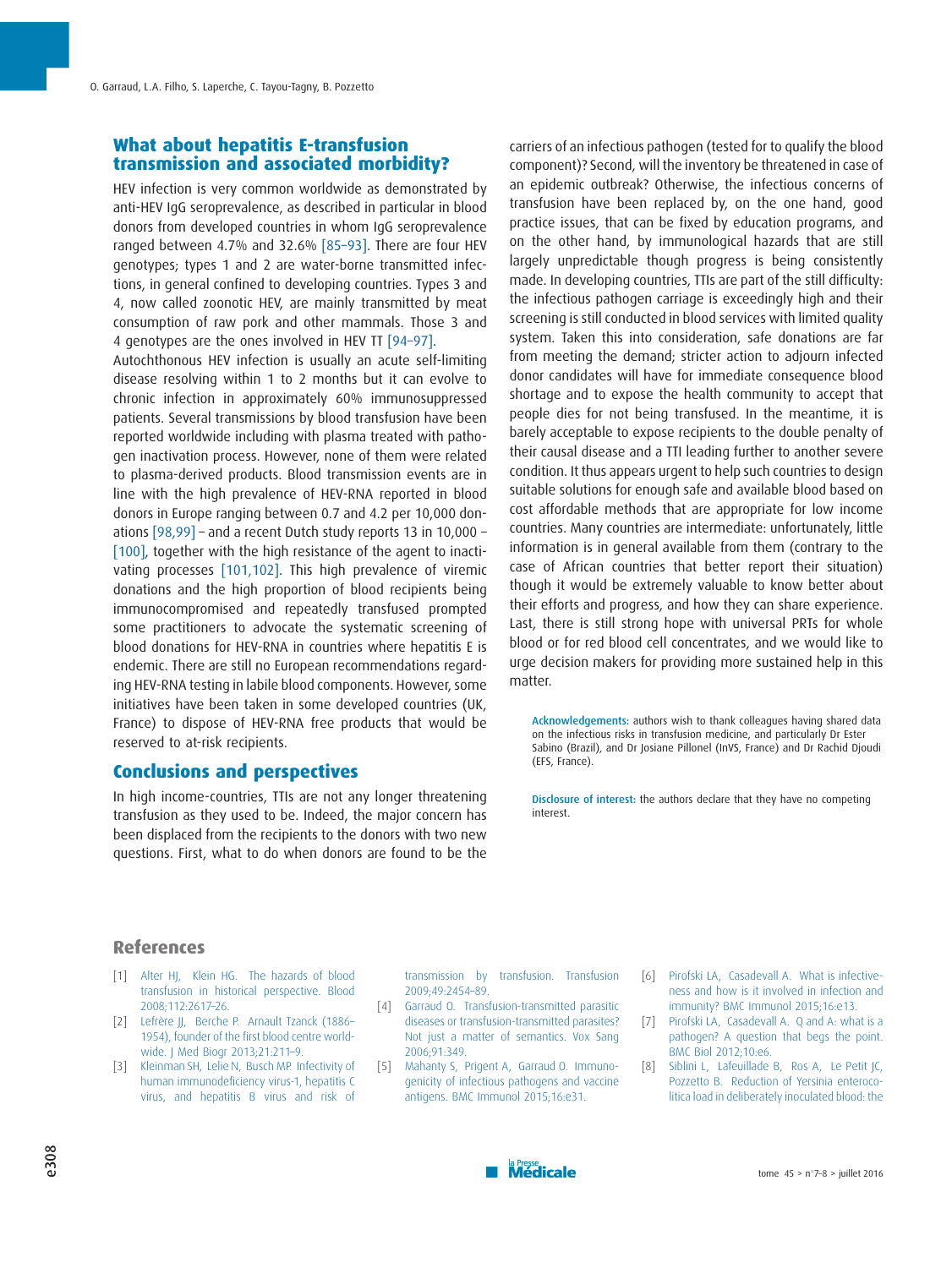<span id="page-6-0"></span>effects of blood prestorage [temperature](http://refhub.elsevier.com/S0755-4982(16)30171-3/sbref0040) and WBC filtration. Transfusion [2002;42:422](http://refhub.elsevier.com/S0755-4982(16)30171-3/sbref0040)–7.

- [9] [Choudhury](http://refhub.elsevier.com/S0755-4982(16)30171-3/sbref0045) N, Murthy PK, Chatterjee RK, Khan MA, Ayyagari A. [Transmission](http://refhub.elsevier.com/S0755-4982(16)30171-3/sbref0045) of filarial infection through blood [transfusion.](http://refhub.elsevier.com/S0755-4982(16)30171-3/sbref0045) Indian J Pathol Microbiol [2003;46:367](http://refhub.elsevier.com/S0755-4982(16)30171-3/sbref0045)–70.
- [10] Altfeld M, Gale Jr M. Innate [immunity](http://refhub.elsevier.com/S0755-4982(16)30171-3/sbref0050) against HIV-1 infection. Nat Immunol [2015;16:554](http://refhub.elsevier.com/S0755-4982(16)30171-3/sbref0050)–62.
- [11] Garraud O. Mechanisms of [transfusion-linked](http://refhub.elsevier.com/S0755-4982(16)30171-3/sbref0055) parasite [infection.](http://refhub.elsevier.com/S0755-4982(16)30171-3/sbref0055) Transfus Clin Biol 2006;13: [290](http://refhub.elsevier.com/S0755-4982(16)30171-3/sbref0055)–7.
- [12] [Bolton-Maggs](http://refhub.elsevier.com/S0755-4982(16)30171-3/sbref0060) PH, Cohen H. Serious hazards of transfusion (SHOT) [haemovigilance](http://refhub.elsevier.com/S0755-4982(16)30171-3/sbref0060) and progress is improving [transfusion](http://refhub.elsevier.com/S0755-4982(16)30171-3/sbref0060) safety. Br J Haematol [2013;163:303](http://refhub.elsevier.com/S0755-4982(16)30171-3/sbref0060)–14.
- [13] Zimring JC, Spitalnik SL. [Pathobiology](http://refhub.elsevier.com/S0755-4982(16)30171-3/sbref0065) of [transfusion](http://refhub.elsevier.com/S0755-4982(16)30171-3/sbref0065) reactions. Annu Rev Pathol 2015; [10:83](http://refhub.elsevier.com/S0755-4982(16)30171-3/sbref0065)–110.
- [14] Benjamin RJ, McDonald CP, ISBT [transfusion](http://refhub.elsevier.com/S0755-4982(16)30171-3/sbref0070) [transmitted](http://refhub.elsevier.com/S0755-4982(16)30171-3/sbref0070) infectious disease bacterial workgroup. The [international](http://refhub.elsevier.com/S0755-4982(16)30171-3/sbref0070) experience of bacterial screen testing of platelet [components](http://refhub.elsevier.com/S0755-4982(16)30171-3/sbref0070) with an [automated](http://refhub.elsevier.com/S0755-4982(16)30171-3/sbref0070) microbial detection system: a need for [consensus](http://refhub.elsevier.com/S0755-4982(16)30171-3/sbref0070) testing and reporting guidelines. Transfus Med Rev [2014;28:61](http://refhub.elsevier.com/S0755-4982(16)30171-3/sbref0070)–7.
- [15] Tagny CT, Diarra A, Yahaya R, [Hakizimana](http://refhub.elsevier.com/S0755-4982(16)30171-3/sbref0075) M, Nguessan A, Mbensa G, et al. [Characteristics](http://refhub.elsevier.com/S0755-4982(16)30171-3/sbref0075) of blood donors and [donated](http://refhub.elsevier.com/S0755-4982(16)30171-3/sbref0075) blood in sub-Saharan [Francophone](http://refhub.elsevier.com/S0755-4982(16)30171-3/sbref0075) Africa. Transfusion [2009;49:1592](http://refhub.elsevier.com/S0755-4982(16)30171-3/sbref0075)–9.
- [16] Tagny CT, [Mbanya](http://refhub.elsevier.com/S0755-4982(16)30171-3/sbref0080) D, Tapko JB, Lefrère JJ. Blood safety in [Sub-Saharan](http://refhub.elsevier.com/S0755-4982(16)30171-3/sbref0080) Africa: a multifactorial problem. Transfusion [2008;48:1256](http://refhub.elsevier.com/S0755-4982(16)30171-3/sbref0080)– [66.](http://refhub.elsevier.com/S0755-4982(16)30171-3/sbref0080)
- [17] Bloch EM, [Vermeulen](http://refhub.elsevier.com/S0755-4982(16)30171-3/sbref0085) M, Murphy E. Blood [transfusion](http://refhub.elsevier.com/S0755-4982(16)30171-3/sbref0085) safety in Africa: a literature review of infectious disease and [organizational](http://refhub.elsevier.com/S0755-4982(16)30171-3/sbref0085) challenges. Transfus Med Rev [2012;26:164](http://refhub.elsevier.com/S0755-4982(16)30171-3/sbref0085)–80.
- [18] Laperche S, Pillonel J. [\[Relevance](http://refhub.elsevier.com/S0755-4982(16)30171-3/sbref0090) of safety measuresto avoid HTLV [transmission](http://refhub.elsevier.com/S0755-4982(16)30171-3/sbref0090) by transfusion in 2014]. [Transfus](http://refhub.elsevier.com/S0755-4982(16)30171-3/sbref0090) Clin Biol 2014; [21:167](http://refhub.elsevier.com/S0755-4982(16)30171-3/sbref0090)–72.
- [19] [Laperche](http://refhub.elsevier.com/S0755-4982(16)30171-3/sbref0095) S, Lefrère JJ, Morel P, Pouchol E, Pozzetto B. [Blood [transfusion:](http://refhub.elsevier.com/S0755-4982(16)30171-3/sbref0095) control of infectious risks]. Presse Med [2015;44:189](http://refhub.elsevier.com/S0755-4982(16)30171-3/sbref0095)–99.
- [20] Dodd RY, Foster GA, Stramer SL. [Keeping](http://refhub.elsevier.com/S0755-4982(16)30171-3/sbref0100) blood [transfusion](http://refhub.elsevier.com/S0755-4982(16)30171-3/sbref0100) safe from West Nile virus: American Red Cross [experience,](http://refhub.elsevier.com/S0755-4982(16)30171-3/sbref0100) 2003 to 2012. Transfus Med Rev [2015;29:153](http://refhub.elsevier.com/S0755-4982(16)30171-3/sbref0100)–61.
- [21] [Pozzetto](http://refhub.elsevier.com/S0755-4982(16)30171-3/sbref0105) B, Memmi M, Garraud O. Is transfu[sion-transmitted](http://refhub.elsevier.com/S0755-4982(16)30171-3/sbref0105) dengue fever a potential public health threat? World J Virol [2015;4:](http://refhub.elsevier.com/S0755-4982(16)30171-3/sbref0105) [113](http://refhub.elsevier.com/S0755-4982(16)30171-3/sbref0105)–23.
- [22] Fredericks AC, [Fernandez-Sesma](http://refhub.elsevier.com/S0755-4982(16)30171-3/sbref0110) A. The burden of dengue and [chikungunya](http://refhub.elsevier.com/S0755-4982(16)30171-3/sbref0110) worldwide: [implications](http://refhub.elsevier.com/S0755-4982(16)30171-3/sbref0110) for the southern United States and [California.](http://refhub.elsevier.com/S0755-4982(16)30171-3/sbref0110) Ann Global Health 2014;80: [466](http://refhub.elsevier.com/S0755-4982(16)30171-3/sbref0110)–75.
- [23] Yoon IK, Alera MT, Lago CB, [Tac-An](http://refhub.elsevier.com/S0755-4982(16)30171-3/sbref0115) IA, Villa D, [Fernandez](http://refhub.elsevier.com/S0755-4982(16)30171-3/sbref0115) S, et al. High rate of subclinical [chikungunya](http://refhub.elsevier.com/S0755-4982(16)30171-3/sbref0115) virus infection and association of [neutralizing](http://refhub.elsevier.com/S0755-4982(16)30171-3/sbref0115) antibody with protection in a [prospective](http://refhub.elsevier.com/S0755-4982(16)30171-3/sbref0115) cohort in the Philippines. Plos Negl Trop Dis [2015;9:e0003764.](http://refhub.elsevier.com/S0755-4982(16)30171-3/sbref0115)
- [24] Fuller T, Bensch S, Müller I, [Novembre](http://refhub.elsevier.com/S0755-4982(16)30171-3/sbref0120) J, [Pérez-Tris](http://refhub.elsevier.com/S0755-4982(16)30171-3/sbref0120) J, Ricklefs RE, et al. The ecology of emerging infectious diseases in [migratory](http://refhub.elsevier.com/S0755-4982(16)30171-3/sbref0120) birds: an [assessment](http://refhub.elsevier.com/S0755-4982(16)30171-3/sbref0120) of the role of climate change and priorities for future [research.](http://refhub.elsevier.com/S0755-4982(16)30171-3/sbref0120) Ecohealth [2012;9:80](http://refhub.elsevier.com/S0755-4982(16)30171-3/sbref0120)–8.
- [25] [Mackenzie](http://refhub.elsevier.com/S0755-4982(16)30171-3/sbref0125) JS, Williams DT. The zoonotic flaviviruses of southern, [south-eastern](http://refhub.elsevier.com/S0755-4982(16)30171-3/sbref0125) and eastern Asia, and [Australasia:](http://refhub.elsevier.com/S0755-4982(16)30171-3/sbref0125) the potential for [emergent](http://refhub.elsevier.com/S0755-4982(16)30171-3/sbref0125) viruses. Zoonoses Public Health [2009;56:338](http://refhub.elsevier.com/S0755-4982(16)30171-3/sbref0125)–56.
- [26] [Salvador](http://refhub.elsevier.com/S0755-4982(16)30171-3/sbref0130) FS, Fujita DM. Entry routes for Zika virus in Brazil after 2014 [World](http://refhub.elsevier.com/S0755-4982(16)30171-3/sbref0130) Cup: new [possibilities.](http://refhub.elsevier.com/S0755-4982(16)30171-3/sbref0130) Travel Med Infect Dis 2015 [pii: [S1477-8939\(15\)00173-8\]](http://refhub.elsevier.com/S0755-4982(16)30171-3/sbref0130).
- [27] De Kort W, Mayr W, [Jungbauer](http://refhub.elsevier.com/S0755-4982(16)30171-3/sbref0135) C, Vuk T, [Kullaste](http://refhub.elsevier.com/S0755-4982(16)30171-3/sbref0135) R, Seifried E, et al. Blood donor selection in European Union [directives:](http://refhub.elsevier.com/S0755-4982(16)30171-3/sbref0135) room for [improvement.](http://refhub.elsevier.com/S0755-4982(16)30171-3/sbref0135) Blood Transfus 2015;1–8.
- [28] Barlet V. [\[Technological](http://refhub.elsevier.com/S0755-4982(16)30171-3/sbref0140) evolutions in blood donation [screening](http://refhub.elsevier.com/S0755-4982(16)30171-3/sbref0140) and their impact on the residual risk]. Transfus Clin Biol [2011;18:292](http://refhub.elsevier.com/S0755-4982(16)30171-3/sbref0140)– [301](http://refhub.elsevier.com/S0755-4982(16)30171-3/sbref0140).
- [29] Tayou Tagny C, [Owusu-Ofori](http://refhub.elsevier.com/S0755-4982(16)30171-3/sbref0145) S, Mbanya D, Deneys D. The blood donor in [Sub-Saharan](http://refhub.elsevier.com/S0755-4982(16)30171-3/sbref0145) Africa: a review. Transfus Med [2010;20:1](http://refhub.elsevier.com/S0755-4982(16)30171-3/sbref0145)–10.
- [30] Cable R, Lelie N, Bird A. [Reduction](http://refhub.elsevier.com/S0755-4982(16)30171-3/sbref0150) of the risk of [transfusion-transmitted](http://refhub.elsevier.com/S0755-4982(16)30171-3/sbref0150) viral infection by nucleic acid [amplification](http://refhub.elsevier.com/S0755-4982(16)30171-3/sbref0150) testing in the Western Cape of South Africa: a 5-year [review.](http://refhub.elsevier.com/S0755-4982(16)30171-3/sbref0150) Vox Sang [2013;104:93](http://refhub.elsevier.com/S0755-4982(16)30171-3/sbref0150)–9.
- [31] de Sousa G, [Seghatchian](http://refhub.elsevier.com/S0755-4982(16)30171-3/sbref0155) J. Highlights of PBTI Coimbra [conference](http://refhub.elsevier.com/S0755-4982(16)30171-3/sbref0155) on PRT of plasma & current opinions on [pathogen](http://refhub.elsevier.com/S0755-4982(16)30171-3/sbref0155) reduction treatment of blood [components.](http://refhub.elsevier.com/S0755-4982(16)30171-3/sbref0155) Transfus Apher Sci [2015;52:228](http://refhub.elsevier.com/S0755-4982(16)30171-3/sbref0155)–32.
- [32] [Kaiser-Guignard](http://refhub.elsevier.com/S0755-4982(16)30171-3/sbref0160) J, Canellini G, Lion N, Abonnenc M, [Osselaer](http://refhub.elsevier.com/S0755-4982(16)30171-3/sbref0160) JC, Tissot JD. The clinical and biological impact of new [pathogen](http://refhub.elsevier.com/S0755-4982(16)30171-3/sbref0160) inactivation [technologies](http://refhub.elsevier.com/S0755-4982(16)30171-3/sbref0160) on platelet concentrates. Blood Rev [2014;28:235](http://refhub.elsevier.com/S0755-4982(16)30171-3/sbref0160)–41.
- [33] [Liumbruno](http://refhub.elsevier.com/S0755-4982(16)30171-3/sbref0165) GM, Marano G, Grazzini G, Capuzzo E, Franchini M. [Solvent/deter](http://refhub.elsevier.com/S0755-4982(16)30171-3/sbref0165)[gent-treated](http://refhub.elsevier.com/S0755-4982(16)30171-3/sbref0165) plasma: a tale of 30 years of [experience.](http://refhub.elsevier.com/S0755-4982(16)30171-3/sbref0165) Expert Rev Hematol 2015;8: [367](http://refhub.elsevier.com/S0755-4982(16)30171-3/sbref0165)–74.
- [34] [Seltsam](http://refhub.elsevier.com/S0755-4982(16)30171-3/sbref0170) A, Müller TH. Update on the use of [pathogen-reduced](http://refhub.elsevier.com/S0755-4982(16)30171-3/sbref0170) human plasma and platelet concentrates. Br J Haematol [2013;162:442](http://refhub.elsevier.com/S0755-4982(16)30171-3/sbref0170)–54.
- [35] Prudent M, [D'Alessandro](http://refhub.elsevier.com/S0755-4982(16)30171-3/sbref0175) A, Cazenave JP, Devine DV, Gachet C, [Greinacher](http://refhub.elsevier.com/S0755-4982(16)30171-3/sbref0175) A, et al. [Proteome](http://refhub.elsevier.com/S0755-4982(16)30171-3/sbref0175) changes in platelets after pathogen inactivation – an [interlaboratory](http://refhub.elsevier.com/S0755-4982(16)30171-3/sbref0175) consensus. Transfus Med Rev [2014;28:72](http://refhub.elsevier.com/S0755-4982(16)30171-3/sbref0175)–83.
- [36] [Salunkhe](http://refhub.elsevier.com/S0755-4982(16)30171-3/sbref0180) V, van der Meer PF, de Korte D, Seghatchian J, Gutiérrez L. [Development](http://refhub.elsevier.com/S0755-4982(16)30171-3/sbref0180) of blood [transfusion](http://refhub.elsevier.com/S0755-4982(16)30171-3/sbref0180) product pathogen reduction [treatments:](http://refhub.elsevier.com/S0755-4982(16)30171-3/sbref0180) a review of methods, current [applications](http://refhub.elsevier.com/S0755-4982(16)30171-3/sbref0180) and demands. Transfus Apher Sci [2015;52:19](http://refhub.elsevier.com/S0755-4982(16)30171-3/sbref0180)–34.
- [37] Heddle NM, Lane SJ, [Sholapur](http://refhub.elsevier.com/S0755-4982(16)30171-3/sbref0185) N, Arnold E, Newbold B, Eyles J, et al. [Implementation](http://refhub.elsevier.com/S0755-4982(16)30171-3/sbref0185) and public [acceptability:](http://refhub.elsevier.com/S0755-4982(16)30171-3/sbref0185) lessons from food [irradiation](http://refhub.elsevier.com/S0755-4982(16)30171-3/sbref0185) and how they might apply to

[pathogen](http://refhub.elsevier.com/S0755-4982(16)30171-3/sbref0185) reduction in blood products. Vox Sang [2014;107:50](http://refhub.elsevier.com/S0755-4982(16)30171-3/sbref0185)–9.

- [38] Swissmedic. Rapport d'hémovigilance 2014. http://Swissmedic\_Haemo\_F.pdf [accessed on December 4th, 2015].
- [39] ANSM. Rapport d'activité d'hémovigilance 2014. http://ansm.sante.fr/var/ansm\_site/ storage/original/application/4ee5a6 f35365ab8b2ab1ad5eaccb5bd6.pdf [accessed on December 4th, 2015].
- [40] Knutson F, [Osselaer](http://refhub.elsevier.com/S0755-4982(16)30171-3/sbref0200) J, Pierelli L, Lozano M, Cid J, Tardivel R, et al. A [prospective,](http://refhub.elsevier.com/S0755-4982(16)30171-3/sbref0200) active [haemovigilance](http://refhub.elsevier.com/S0755-4982(16)30171-3/sbref0200) study with combined cohort analysis of 19,175 [transfusions](http://refhub.elsevier.com/S0755-4982(16)30171-3/sbref0200) of platelet components prepared with [amotosalen-UVA](http://refhub.elsevier.com/S0755-4982(16)30171-3/sbref0200) [photochemical](http://refhub.elsevier.com/S0755-4982(16)30171-3/sbref0200) treatment. Vox Sang [2015;109:343](http://refhub.elsevier.com/S0755-4982(16)30171-3/sbref0200)–52.
- [41] Bost V, Chavarin P, [Boussoulade](http://refhub.elsevier.com/S0755-4982(16)30171-3/sbref0205) F, Fabrigli P, Chabre C, Benamara H, et al. [Independent](http://refhub.elsevier.com/S0755-4982(16)30171-3/sbref0205) evaluation of tolerance of [therapeutic](http://refhub.elsevier.com/S0755-4982(16)30171-3/sbref0205) plasma inactivated by [amotosalen-HCl-UVA](http://refhub.elsevier.com/S0755-4982(16)30171-3/sbref0205) (Intercept [<sup>[TM](http://refhub.elsevier.com/S0755-4982(16)30171-3/sbref0205)</sup>]) over a 5-year period of [extensive](http://refhub.elsevier.com/S0755-4982(16)30171-3/sbref0205) delivery. Vox Sang [2015;109:414](http://refhub.elsevier.com/S0755-4982(16)30171-3/sbref0205)–6.
- [42] Tissot JD, Danic B, [Schneider](http://refhub.elsevier.com/S0755-4982(16)30171-3/sbref0210) T. [Blood [transfusion](http://refhub.elsevier.com/S0755-4982(16)30171-3/sbref0210) – safety of the inventory]. Presse Med [2015;44:178](http://refhub.elsevier.com/S0755-4982(16)30171-3/sbref0210)–88.
- [43] [Dasararaju](http://refhub.elsevier.com/S0755-4982(16)30171-3/sbref0215) R, Marques MB. Adverse effects of [transfusion.](http://refhub.elsevier.com/S0755-4982(16)30171-3/sbref0215) Cancer Control 2015;22:16–25.
- [44] Garraud O, [Hamzeh-Cognasse](http://refhub.elsevier.com/S0755-4982(16)30171-3/sbref0220) H, Laradi S, Pozzetto B, Cognasse F. [Blood [transfusion](http://refhub.elsevier.com/S0755-4982(16)30171-3/sbref0220) and [inflammation](http://refhub.elsevier.com/S0755-4982(16)30171-3/sbref0220) as of yesterday, today and tomorrow]. Transfus Clin Biol [2015;22:168](http://refhub.elsevier.com/S0755-4982(16)30171-3/sbref0220)–77.
- [45] West FB, Silliman CC. [Transfusion-related](http://refhub.elsevier.com/S0755-4982(16)30171-3/sbref0225) acute lung injury: advances in [understanding](http://refhub.elsevier.com/S0755-4982(16)30171-3/sbref0225) the role of [proinflammatory](http://refhub.elsevier.com/S0755-4982(16)30171-3/sbref0225) mediators in its genesis. Expert Rev Hematol [2013;6:265](http://refhub.elsevier.com/S0755-4982(16)30171-3/sbref0225)–76.
- [46] Poles D, Watt A. Dawe M, Bolton-Maggs BHB. Haemovigilance reporting in the UK 2013: collaboration to reduce confusion. http:// www.shotuk.org/wp-content/uploads/ 2014-BBTS-Poster-Haemovigilance-Reporting-in-the-UK-2013-collaboration-to-reduceconfusion.pdf [accessed on December 4th, 2015].
- [47] [Motayo](http://refhub.elsevier.com/S0755-4982(16)30171-3/sbref0235) BO, Faneye AO, Udo UA, Olusola BA, Ezeani I, Ogiogwa JI. [Seroprevalence](http://refhub.elsevier.com/S0755-4982(16)30171-3/sbref0235) of transfusion [transmissible](http://refhub.elsevier.com/S0755-4982(16)30171-3/sbref0235) infections (TTI), in first time blood donors in [Abeokuta,](http://refhub.elsevier.com/S0755-4982(16)30171-3/sbref0235) Nigeria. Afr Health Sci [2015;15:19](http://refhub.elsevier.com/S0755-4982(16)30171-3/sbref0235)–24.
- [48] Bloch EM, [Crookes](http://refhub.elsevier.com/S0755-4982(16)30171-3/sbref0240) RL, Hull J, Fawcus S, [Gangaram](http://refhub.elsevier.com/S0755-4982(16)30171-3/sbref0240) R, Anthony J, et al. The impact of human [immunodeficiency](http://refhub.elsevier.com/S0755-4982(16)30171-3/sbref0240) virus infection on obstetric [hemorrhage](http://refhub.elsevier.com/S0755-4982(16)30171-3/sbref0240) and blood transfusion in South Africa. Transfusion [2015;55:1675](http://refhub.elsevier.com/S0755-4982(16)30171-3/sbref0240)–84.
- [49] [Mutocheluh](http://refhub.elsevier.com/S0755-4982(16)30171-3/sbref0245) M, Owusu M, Kwofie TB, Akadigo T, Appau E, [Narkwa](http://refhub.elsevier.com/S0755-4982(16)30171-3/sbref0245) PW. Risk factors [associated](http://refhub.elsevier.com/S0755-4982(16)30171-3/sbref0245) with hepatitis B exposure and the reliability of five rapid kits [commonly](http://refhub.elsevier.com/S0755-4982(16)30171-3/sbref0245) used for [screening](http://refhub.elsevier.com/S0755-4982(16)30171-3/sbref0245) blood donors in Ghana. BMC Res Notes [2014;7:e873](http://refhub.elsevier.com/S0755-4982(16)30171-3/sbref0245).
- [50] Pruett CR, [Vermeulen](http://refhub.elsevier.com/S0755-4982(16)30171-3/sbref0250) M, Zacharias P, Ingram C, Tayou [Tagny](http://refhub.elsevier.com/S0755-4982(16)30171-3/sbref0250) C, Bloch EM. The use of rapid diagnostic tests for [transfusion](http://refhub.elsevier.com/S0755-4982(16)30171-3/sbref0250) infectious [screening](http://refhub.elsevier.com/S0755-4982(16)30171-3/sbref0250) in Africa: a literature review. Transfus Med Rev [2015;29:35](http://refhub.elsevier.com/S0755-4982(16)30171-3/sbref0250)–44.

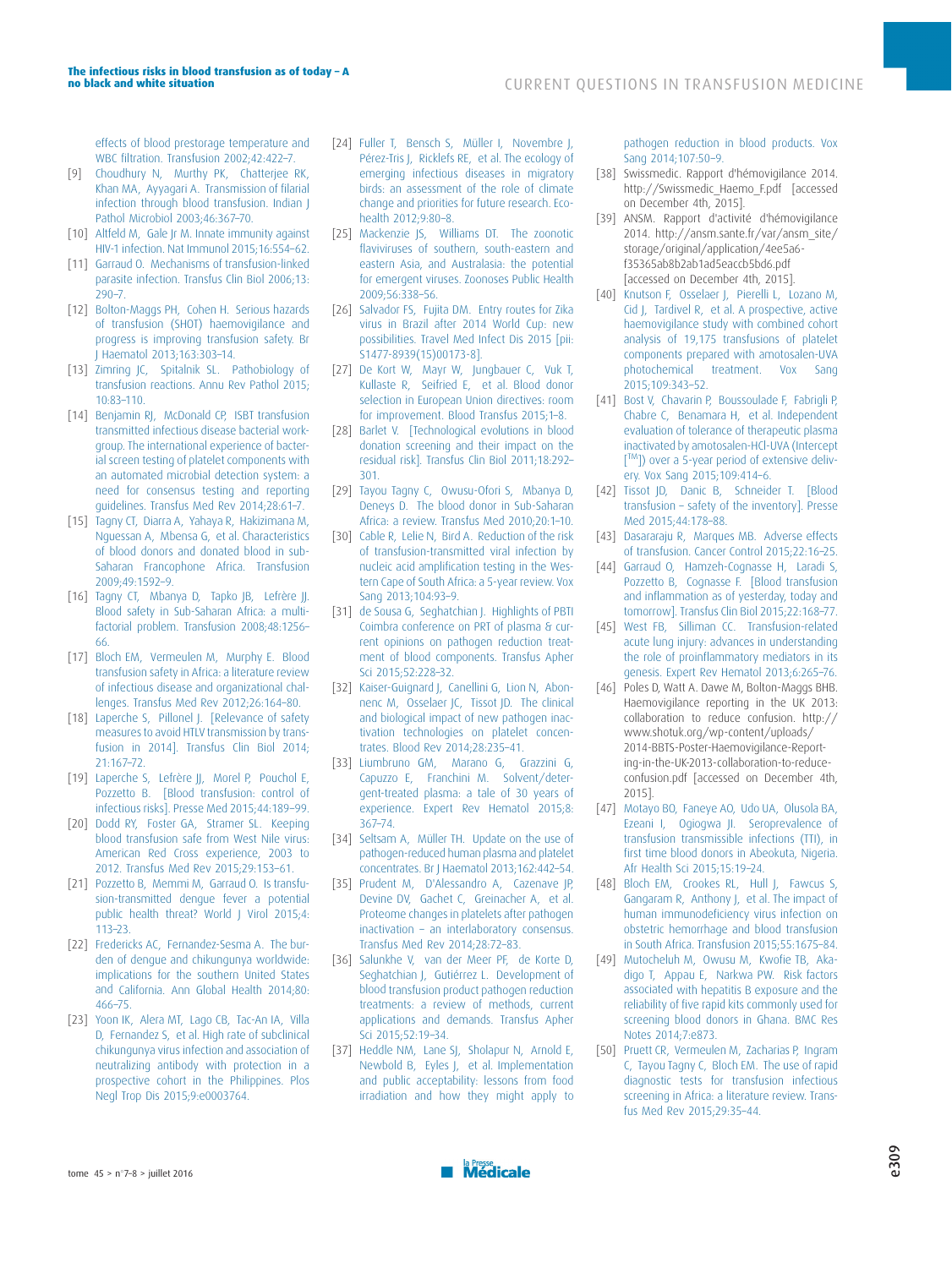- <span id="page-7-0"></span>[51] [Orkuma](http://refhub.elsevier.com/S0755-4982(16)30171-3/sbref0255) JA, Egesie JO, Banwat EB, Ejele AO, Orkuma JH, Bako IA. HIV [screening](http://refhub.elsevier.com/S0755-4982(16)30171-3/sbref0255) in blood donors: rapid [diagnostic](http://refhub.elsevier.com/S0755-4982(16)30171-3/sbref0255) test versus enhanced ELISA. Niger J Med [2014;23:192](http://refhub.elsevier.com/S0755-4982(16)30171-3/sbref0255)–200.
- [52] Apata IW, [Averhoff](http://refhub.elsevier.com/S0755-4982(16)30171-3/sbref0260) F, Pitman J, Bjork A, Yu J, Amin NA, et al. Progress toward [prevention](http://refhub.elsevier.com/S0755-4982(16)30171-3/sbref0260) of [transfusion-transmitted](http://refhub.elsevier.com/S0755-4982(16)30171-3/sbref0260) hepatitis B and hepatitis C infection – [sub-Saharan](http://refhub.elsevier.com/S0755-4982(16)30171-3/sbref0260) Africa, [2000-2011.](http://refhub.elsevier.com/S0755-4982(16)30171-3/sbref0260) MMWR Morb Mortal Wkly Rep [2014;63:613](http://refhub.elsevier.com/S0755-4982(16)30171-3/sbref0260)–9.
- [53] Rufai T, [Mutocheluh](http://refhub.elsevier.com/S0755-4982(16)30171-3/sbref0265) M, Kwarteng K, Dogbe E. The [prevalence](http://refhub.elsevier.com/S0755-4982(16)30171-3/sbref0265) of hepatitis B virus E antigen among [Ghanaian](http://refhub.elsevier.com/S0755-4982(16)30171-3/sbref0265) blood donors. Pan Afr Med | [2014;17:e53](http://refhub.elsevier.com/S0755-4982(16)30171-3/sbref0265).
- [54] [Mavenyengwa](http://refhub.elsevier.com/S0755-4982(16)30171-3/sbref0270) RT, Mukesi M, Chipare I, Shoombe E. [Prevalence](http://refhub.elsevier.com/S0755-4982(16)30171-3/sbref0270) of human immuno[deficiency](http://refhub.elsevier.com/S0755-4982(16)30171-3/sbref0270) virus, syphilis, hepatitis B and C in blood [donations](http://refhub.elsevier.com/S0755-4982(16)30171-3/sbref0270) in Namibia. BMC Public Health [2014;14:e424.](http://refhub.elsevier.com/S0755-4982(16)30171-3/sbref0270)
- [55] Zeba MT, Sanou M, [Bisseye](http://refhub.elsevier.com/S0755-4982(16)30171-3/sbref0275) C, Kiba A, Nagalo BM, Djigma FW, et al. [Characterisation](http://refhub.elsevier.com/S0755-4982(16)30171-3/sbref0275) of hepatitis C virus [genotype](http://refhub.elsevier.com/S0755-4982(16)30171-3/sbref0275) among blood donors at the regional blood [transfusion](http://refhub.elsevier.com/S0755-4982(16)30171-3/sbref0275) centre of [Ouagadougou,](http://refhub.elsevier.com/S0755-4982(16)30171-3/sbref0275) Burkina Faso. Blood Transfus [2014;12\(Suppl.](http://refhub.elsevier.com/S0755-4982(16)30171-3/sbref0275) 1):s54–7.
- [56] Kabinda JM, Michèle DW, Donnen P, [Miyanga](http://refhub.elsevier.com/S0755-4982(16)30171-3/sbref0280) SA, Van den Ende J. Factors for viral [infection](http://refhub.elsevier.com/S0755-4982(16)30171-3/sbref0280) in blood donors of South Kivu in the [Demo](http://refhub.elsevier.com/S0755-4982(16)30171-3/sbref0280)cratic [Republic](http://refhub.elsevier.com/S0755-4982(16)30171-3/sbref0280) of Congo. Pan Afr Med J [2014;19:e385.](http://refhub.elsevier.com/S0755-4982(16)30171-3/sbref0280)
- [57] Allain JP, Cox L. [Challenges](http://refhub.elsevier.com/S0755-4982(16)30171-3/sbref0285) in hepatitis B [infection](http://refhub.elsevier.com/S0755-4982(16)30171-3/sbref0285) among blood donors. Curr Opin Hematol [2011;18:461](http://refhub.elsevier.com/S0755-4982(16)30171-3/sbref0285)–6.
- [58] [Mbanya](http://refhub.elsevier.com/S0755-4982(16)30171-3/sbref0290) DN, Tayou C. Blood safety begins with safe [donations:](http://refhub.elsevier.com/S0755-4982(16)30171-3/sbref0290) update among blood donors in Yaoundé, [Cameroon.](http://refhub.elsevier.com/S0755-4982(16)30171-3/sbref0290) Transfus Med [2005;5:395](http://refhub.elsevier.com/S0755-4982(16)30171-3/sbref0290)–9.
- [59] Lefrère JJ, [Dahourouh](http://refhub.elsevier.com/S0755-4982(16)30171-3/sbref0295) H, Dokekias DE, Kouao MD, Diarra A, Diop S, et al. [Estimate](http://refhub.elsevier.com/S0755-4982(16)30171-3/sbref0295) of the residual risk of [transfusion-transmitted](http://refhub.elsevier.com/S0755-4982(16)30171-3/sbref0295) [human-immunodeficiency](http://refhub.elsevier.com/S0755-4982(16)30171-3/sbref0295) virus infection in sub-Saharan Africa: a [multinational](http://refhub.elsevier.com/S0755-4982(16)30171-3/sbref0295) collaborative study. Transfusion [2011;51:486](http://refhub.elsevier.com/S0755-4982(16)30171-3/sbref0295)–92.
- [60] WHO. Making safe blood available in Africa statement by Dr Neelam Dhingra. http:// www.who.int/bloodsafety/en/ [accessed on December 2nd, 2015].
- [61] WHO. Universal access to safe blood transfusion. Scaling up the implementation of the WHO strategy for blood safety and availability for improving patient health and saving lives. http://www.who.int/bloodsafety/Strategic-Plan2008-2015AccessSafeBloodTransfusion. pdf?ua=1 [accessed on December 2nd, 2015].
- [62] WHO 2013: global consultation on hemovigilance, Dubai, November 2012. http://www. who.int/bloodsafety/haemovigilance/haemovigilance-report.pdf [accessed on December 4th, 2015].
- [63] Weiss DJ, Mappin B, [Dalrymple](http://refhub.elsevier.com/S0755-4982(16)30171-3/sbref0315) U, Bhatt S, Cameron E, Hay SI, et al. [Re-examining](http://refhub.elsevier.com/S0755-4982(16)30171-3/sbref0315) [environmental](http://refhub.elsevier.com/S0755-4982(16)30171-3/sbref0315) correlates of plasmodium falciparum malaria endemicity: a [data-intensive](http://refhub.elsevier.com/S0755-4982(16)30171-3/sbref0315) variable selection [approach.](http://refhub.elsevier.com/S0755-4982(16)30171-3/sbref0315) Malar J 2015;14: [e68](http://refhub.elsevier.com/S0755-4982(16)30171-3/sbref0315).
- [64] Pitman JP, [Wilkinson](http://refhub.elsevier.com/S0755-4982(16)30171-3/sbref0320) R, Liu Y, von Finckenstein B, Smit Sibinga CT, [Lowrance](http://refhub.elsevier.com/S0755-4982(16)30171-3/sbref0320) DW, et al. Blood component use in a [sub-Saharan](http://refhub.elsevier.com/S0755-4982(16)30171-3/sbref0320) African country: results of a 4-year [evaluation](http://refhub.elsevier.com/S0755-4982(16)30171-3/sbref0320) of diagnoses associated with [transfusion](http://refhub.elsevier.com/S0755-4982(16)30171-3/sbref0320) orders in Namibia. Transfus Med Rev [2015;29:45](http://refhub.elsevier.com/S0755-4982(16)30171-3/sbref0320)–51.
- [65] Mufti NA, [Erickson](http://refhub.elsevier.com/S0755-4982(16)30171-3/sbref0325) AC, North AK, Hanson D, Sawyer L, Corash LM, et al. [Treatment](http://refhub.elsevier.com/S0755-4982(16)30171-3/sbref0325) of [whole](http://refhub.elsevier.com/S0755-4982(16)30171-3/sbref0325) blood (WB) and red blood cells (RBC) with S-303 [inactivates](http://refhub.elsevier.com/S0755-4982(16)30171-3/sbref0325) pathogens and retains in vitro quality of stored RBC. [Biologicals](http://refhub.elsevier.com/S0755-4982(16)30171-3/sbref0325) [2010;38:14](http://refhub.elsevier.com/S0755-4982(16)30171-3/sbref0325)–9.
- [66] Tagny CT, El [Dusouqui](http://refhub.elsevier.com/S0755-4982(16)30171-3/sbref0330) S, Rigal E, Mbanya D. Whole blood pathogen [reduction:](http://refhub.elsevier.com/S0755-4982(16)30171-3/sbref0330) which benefit for blood safety in Africa? Int J [Hematol](http://refhub.elsevier.com/S0755-4982(16)30171-3/sbref0330) Res [2015;1:27](http://refhub.elsevier.com/S0755-4982(16)30171-3/sbref0330)–8.
- [67] [Owusu-Ofori](http://refhub.elsevier.com/S0755-4982(16)30171-3/sbref0335) S, Kusi J, Owusu-Ofori A, Freimanis G, Olver C, [Martinez](http://refhub.elsevier.com/S0755-4982(16)30171-3/sbref0335) CR, et al. Treatment of whole blood with [riboflavin](http://refhub.elsevier.com/S0755-4982(16)30171-3/sbref0335) and UV light: impact on malaria [parasite](http://refhub.elsevier.com/S0755-4982(16)30171-3/sbref0335) viability and whole blood storage. Shock [2015;44\(Suppl.](http://refhub.elsevier.com/S0755-4982(16)30171-3/sbref0335) [1\):33](http://refhub.elsevier.com/S0755-4982(16)30171-3/sbref0335)–8.
- [68] Pozzetto B, Garraud O. [\[Emergent](http://refhub.elsevier.com/S0755-4982(16)30171-3/sbref0340) viral threats in blood [transfusion\].](http://refhub.elsevier.com/S0755-4982(16)30171-3/sbref0340) Transfus Clin Biol [2011;18:174](http://refhub.elsevier.com/S0755-4982(16)30171-3/sbref0340)–83.
- [69] [Pozzetto](http://refhub.elsevier.com/S0755-4982(16)30171-3/sbref0345) B, Garraud O. [New viral threats in [transfusion](http://refhub.elsevier.com/S0755-4982(16)30171-3/sbref0345) medicine by 2016]. Transfus Clin Biol 2016 [in [press\].](http://refhub.elsevier.com/S0755-4982(16)30171-3/sbref0345)
- [70] de [Mendoza](http://refhub.elsevier.com/S0755-4982(16)30171-3/sbref0350) C, Altisent C, Aznar JA, Batlle J, Soriano V. Emerging viral [infections](http://refhub.elsevier.com/S0755-4982(16)30171-3/sbref0350)– a potential threat for blood supply in the 21st [century.](http://refhub.elsevier.com/S0755-4982(16)30171-3/sbref0350) AIDS Rev [2012;14:279](http://refhub.elsevier.com/S0755-4982(16)30171-3/sbref0350)–89.
- [71] Appassakij H, Khuntikij P, [Kemapunmanus](http://refhub.elsevier.com/S0755-4982(16)30171-3/sbref0355) M, [Wutthanarungsan](http://refhub.elsevier.com/S0755-4982(16)30171-3/sbref0355) R, Silpapojakul K. Viremic profiles in [asymptomatic](http://refhub.elsevier.com/S0755-4982(16)30171-3/sbref0355) and symptomatic [chikungunya](http://refhub.elsevier.com/S0755-4982(16)30171-3/sbref0355) fever: a blood transfusion threat? Transfusion [2013;53:2567](http://refhub.elsevier.com/S0755-4982(16)30171-3/sbref0355)–74.
- [72] Oei W, [Janssen](http://refhub.elsevier.com/S0755-4982(16)30171-3/sbref0360) MP, van der Poel CL, van [Steenbergen](http://refhub.elsevier.com/S0755-4982(16)30171-3/sbref0360) JE, Rehmet S, Kretzschmar ME. Modeling the [transmission](http://refhub.elsevier.com/S0755-4982(16)30171-3/sbref0360) risk of emerging infectious diseases through blood [transfusion.](http://refhub.elsevier.com/S0755-4982(16)30171-3/sbref0360) Transfusion [2013;53:1421](http://refhub.elsevier.com/S0755-4982(16)30171-3/sbref0360)–8.
- [73] [Valença-Barbosa](http://refhub.elsevier.com/S0755-4982(16)30171-3/sbref0365) C, Fernandes FA, Santos HL, Sarquis O, Harry M, [Almeida](http://refhub.elsevier.com/S0755-4982(16)30171-3/sbref0365) CE, et al. Molecular [identification](http://refhub.elsevier.com/S0755-4982(16)30171-3/sbref0365) of food sources in [triatomines](http://refhub.elsevier.com/S0755-4982(16)30171-3/sbref0365) in the Brazilian Northeast: roles of goats and [rodents](http://refhub.elsevier.com/S0755-4982(16)30171-3/sbref0365) in chagas disease epidemiology. Am J Trop Med Hyg [2015;93:994](http://refhub.elsevier.com/S0755-4982(16)30171-3/sbref0365)– [7](http://refhub.elsevier.com/S0755-4982(16)30171-3/sbref0365).
- [74] [Martins-Melo](http://refhub.elsevier.com/S0755-4982(16)30171-3/sbref0370) FR, Ramos Jr AN, Alencar CH, [Heukelbach](http://refhub.elsevier.com/S0755-4982(16)30171-3/sbref0370) J. Prevalence of Chagas disease in Brazil: a [systematic](http://refhub.elsevier.com/S0755-4982(16)30171-3/sbref0370) review and meta-analysis. Acta Trop [2014;130:167](http://refhub.elsevier.com/S0755-4982(16)30171-3/sbref0370)–74.
- [75] [Angheben](http://refhub.elsevier.com/S0755-4982(16)30171-3/sbref0375) A, Boix L, Buonfrate D, Gobbi F, Bisoffi Z, Pupella S, et al. Chagas [disease](http://refhub.elsevier.com/S0755-4982(16)30171-3/sbref0375) and transfusion medicine: a [perspective](http://refhub.elsevier.com/S0755-4982(16)30171-3/sbref0375) from [non-endemic](http://refhub.elsevier.com/S0755-4982(16)30171-3/sbref0375) countries. Blood Transfus [2015;13:540](http://refhub.elsevier.com/S0755-4982(16)30171-3/sbref0375)–50.
- [76] Tseroni M, Baka A, [Kapizioni](http://refhub.elsevier.com/S0755-4982(16)30171-3/sbref0380) C, Snounou G, Tsiodras S, [Charvalakou](http://refhub.elsevier.com/S0755-4982(16)30171-3/sbref0380) M, et al. Prevention of malaria [resurgence](http://refhub.elsevier.com/S0755-4982(16)30171-3/sbref0380) in Greece through the Association of mass drug [administration](http://refhub.elsevier.com/S0755-4982(16)30171-3/sbref0380) (MDA) to immigrants from [malaria-endemic](http://refhub.elsevier.com/S0755-4982(16)30171-3/sbref0380) regions and standard control [measures.](http://refhub.elsevier.com/S0755-4982(16)30171-3/sbref0380) Plos Negl Trop Dis [2015;9:e0004215](http://refhub.elsevier.com/S0755-4982(16)30171-3/sbref0380).
- [77] [Goodell](http://refhub.elsevier.com/S0755-4982(16)30171-3/sbref0385) AJ, Bloch EM, Krause PJ, Custer B. Costs, consequences, and [cost-effectiveness](http://refhub.elsevier.com/S0755-4982(16)30171-3/sbref0385) of strategies for Babesia microti donor screening of the US blood supply. [Transfusion](http://refhub.elsevier.com/S0755-4982(16)30171-3/sbref0385) [2014;54:2245](http://refhub.elsevier.com/S0755-4982(16)30171-3/sbref0385)–57.
- [78] Karafin MS, Stramer SL. The [scientific](http://refhub.elsevier.com/S0755-4982(16)30171-3/sbref0390) method at work: [xenotropic](http://refhub.elsevier.com/S0755-4982(16)30171-3/sbref0390) murine leukemia virusrelated virus is neither a cause of [chronic](http://refhub.elsevier.com/S0755-4982(16)30171-3/sbref0390) fatigue [syndrome](http://refhub.elsevier.com/S0755-4982(16)30171-3/sbref0390) nor a threat to the blood supply. Transfusion [2012;52:222](http://refhub.elsevier.com/S0755-4982(16)30171-3/sbref0390)–5.
- [79] Burnouf T, [Emmanuel](http://refhub.elsevier.com/S0755-4982(16)30171-3/sbref0395) J, Mbanya D, El-Ekiaby M, [Murphy](http://refhub.elsevier.com/S0755-4982(16)30171-3/sbref0395) W, Field S, et al. Ebola: a call for blood transfusion strategy in [sub-Saharan](http://refhub.elsevier.com/S0755-4982(16)30171-3/sbref0395) Africa. Lancet [2014;384:1347](http://refhub.elsevier.com/S0755-4982(16)30171-3/sbref0395)–8.
- [80] Burnouf T, [Seghatchian](http://refhub.elsevier.com/S0755-4982(16)30171-3/sbref0400) J. Ebola virus convalescent blood [products:](http://refhub.elsevier.com/S0755-4982(16)30171-3/sbref0400) where we are now and where we may need to go. [Transfus](http://refhub.elsevier.com/S0755-4982(16)30171-3/sbref0400) Apher Sci [2014;51:120](http://refhub.elsevier.com/S0755-4982(16)30171-3/sbref0400)–5.
- [81] Garraud O, [Heshmati](http://refhub.elsevier.com/S0755-4982(16)30171-3/sbref0405) F, Pozzetto B, Lefrère F, Girot R, Saillol A, et al. [PLasmatherapy](http://refhub.elsevier.com/S0755-4982(16)30171-3/sbref0405) against infectious [pathogens,](http://refhub.elsevier.com/S0755-4982(16)30171-3/sbref0405) as of yesterday, today and [tomorrow.](http://refhub.elsevier.com/S0755-4982(16)30171-3/sbref0405) Transfus Clin Biol 2016 [in [press\].](http://refhub.elsevier.com/S0755-4982(16)30171-3/sbref0405)
- [82] Millar CM, Makris M. [Dealing](http://refhub.elsevier.com/S0755-4982(16)30171-3/sbref0410) with the uncertain risk of variant [Creutzfeldt-Jakob](http://refhub.elsevier.com/S0755-4982(16)30171-3/sbref0410) disease transmission by coagulation [replacement](http://refhub.elsevier.com/S0755-4982(16)30171-3/sbref0410) products. Br J Haematol [2012;158:442](http://refhub.elsevier.com/S0755-4982(16)30171-3/sbref0410)–52.
- [83] Martin M, Trouvin JH. Risk of [transmission](http://refhub.elsevier.com/S0755-4982(16)30171-3/sbref0415) of [Creutzfeldt-Jakob](http://refhub.elsevier.com/S0755-4982(16)30171-3/sbref0415) disease via blood and blood products. The French [risk-analysis](http://refhub.elsevier.com/S0755-4982(16)30171-3/sbref0415) over the last 15 years. [Transfus](http://refhub.elsevier.com/S0755-4982(16)30171-3/sbref0415) Clin Biol [2013;20:398](http://refhub.elsevier.com/S0755-4982(16)30171-3/sbref0415)–404.
- [84] [Angelakis](http://refhub.elsevier.com/S0755-4982(16)30171-3/sbref0420) E, Raoult D. Methods for the discovery of emerging [pathogens.](http://refhub.elsevier.com/S0755-4982(16)30171-3/sbref0420) Microb Pathog [2014;77:114](http://refhub.elsevier.com/S0755-4982(16)30171-3/sbref0420)–8.
- [85] Beale MA, Tettmar K, [Szypulska](http://refhub.elsevier.com/S0755-4982(16)30171-3/sbref0425) R, Tedder RS, Ijaz S. Is there [evidence](http://refhub.elsevier.com/S0755-4982(16)30171-3/sbref0425) of recent hepatitis E virus [infection](http://refhub.elsevier.com/S0755-4982(16)30171-3/sbref0425) in English and North Welsh blood donors? Vox Sang [2011;100:340](http://refhub.elsevier.com/S0755-4982(16)30171-3/sbref0425)– [2](http://refhub.elsevier.com/S0755-4982(16)30171-3/sbref0425).
- [86] Cleland A, Smith L, [Crossan](http://refhub.elsevier.com/S0755-4982(16)30171-3/sbref0430) C, et al. [Hepatitis](http://refhub.elsevier.com/S0755-4982(16)30171-3/sbref0430) E virus in Scottish blood donors. Vox Sang [2013;105:283](http://refhub.elsevier.com/S0755-4982(16)30171-3/sbref0430)–9.
- [87] Xu C, Wang RY, [Schechterly](http://refhub.elsevier.com/S0755-4982(16)30171-3/sbref0435) CA, et al. An [assessment](http://refhub.elsevier.com/S0755-4982(16)30171-3/sbref0435) of hepatitis E virus (HEV) in US blood donors and recipients: no [detectable](http://refhub.elsevier.com/S0755-4982(16)30171-3/sbref0435) HEV RNA in 1939 [donors](http://refhub.elsevier.com/S0755-4982(16)30171-3/sbref0435) tested and no evidence for HEV [transmission](http://refhub.elsevier.com/S0755-4982(16)30171-3/sbref0435) to 362 prospectively followed recipients. [Transfusion](http://refhub.elsevier.com/S0755-4982(16)30171-3/sbref0435) [2013;53:2505](http://refhub.elsevier.com/S0755-4982(16)30171-3/sbref0435)–11.
- [88] Sauleda S, Ong E, Bes M, et al. [Seropreva](http://refhub.elsevier.com/S0755-4982(16)30171-3/sbref0440)lence of hepatitis E virus (HEV) and [detection](http://refhub.elsevier.com/S0755-4982(16)30171-3/sbref0440) of HEV RNA with a [transcription-mediated](http://refhub.elsevier.com/S0755-4982(16)30171-3/sbref0440) [amplification](http://refhub.elsevier.com/S0755-4982(16)30171-3/sbref0440) assay in blood donors from Catalonia (Spain). Transfusion [2015;55:972](http://refhub.elsevier.com/S0755-4982(16)30171-3/sbref0440)–9.
- [89] Gallian P, Piquet Y, Assal A, et al. [\[Hepatitis](http://refhub.elsevier.com/S0755-4982(16)30171-3/sbref0445) E virus: blood transfusion [implications\].](http://refhub.elsevier.com/S0755-4982(16)30171-3/sbref0445) Transfus Clin Biol [2014;21:173](http://refhub.elsevier.com/S0755-4982(16)30171-3/sbref0445)–7.
- [90] Slot E, Hogema BM, [Riezebos-Brilman](http://refhub.elsevier.com/S0755-4982(16)30171-3/sbref0450) A, Kok TM, Molier M, Zaaijer HL. Silent [hepatitis](http://refhub.elsevier.com/S0755-4982(16)30171-3/sbref0450) E virus [infection](http://refhub.elsevier.com/S0755-4982(16)30171-3/sbref0450) in Dutch blood donors, 2011 to 2012. Euro Surveill 2013;18. [pii:20550](http://refhub.elsevier.com/S0755-4982(16)30171-3/sbref0450).
- [91] Guo QS, Yan Q, [Xiong](http://refhub.elsevier.com/S0755-4982(16)30171-3/sbref0455) JH, Ge SX, Shih JW, Ng MH, et al. [Prevalence](http://refhub.elsevier.com/S0755-4982(16)30171-3/sbref0455) of hepatitis E virus in